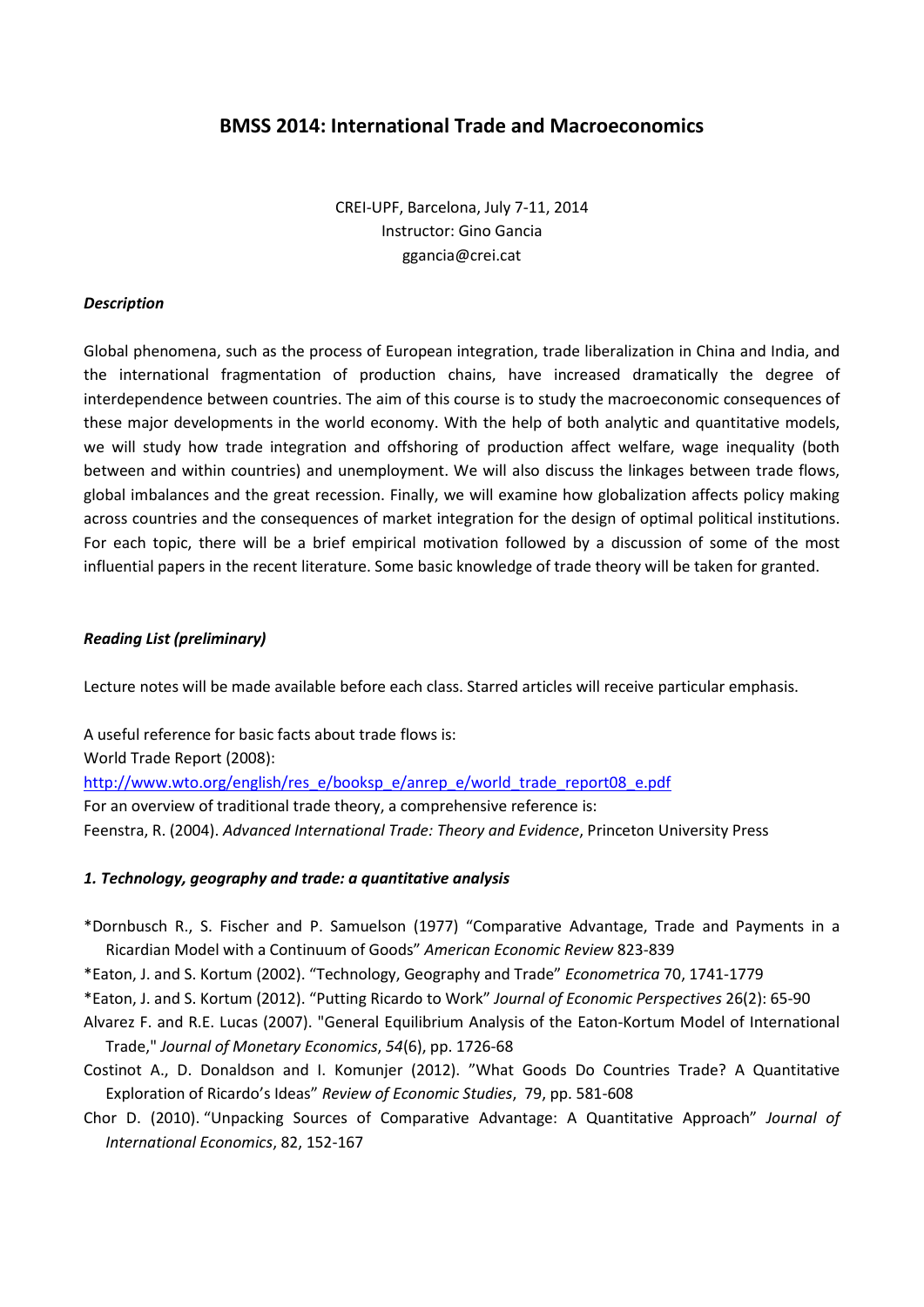#### *2. Trade, global imbalances and the great recession*

\*Eaton, J., S. Kortum, B. Neiman, and J. Romalis (2011). "Trade and the Global Recession," NBER WP 16666

- \*Dekle, R., J. Eaton and S. Kortum (2007). "Unbalanced Trade," *American Economic Review Papers and Proceedings*, 97
- Dekle, R., J. Eaton and S. Kortum (2008). "Global Rebalancing with Gravity: Measuring the Burden of Adjustment" *IMF Staff Papers*, 55 (3), 2008, 511-540
- Korinek, A. and L. Serven (2012). "Undervaluation through Foreign Reserve Accumulation: Static Losses, Dynamic Gains" Working Paper
- Bems, R., R. C. Johnson and K.M. Yi (2013). "The Great Trade Collapse," *Annual Review of Economics*, 5: 375- 400

# *3. Offshoring, global supply chains and the rise of China*

Blinder A. (2006). "Offshoring: The Next Industrial Revolution?" *Foreign Affairs*, March/April pp. 113–128

- \*Samuelson P. (2004). "Where Ricardo and Mill Rebut and Confirm Arguments of Mainstream Economists Supporting Globalization," *Journal of Economic Perspective* 18, 135-146
- \*Rodriguez-Clare A. (2010). "Offshoring in a Ricardian World," *American Economic Journal: Macro* 2, 227–58
- \*Acemoglu, D., G. Gancia and F. Zilibotti (2013). "Offshoring and Directed Technical Change" Working Paper
- Costinot, Arnaud, Jonathan Vogel, and Su Wang (2013). "An Elementary Theory of Global Supply Chains," *Review of Economic Studies*, 80, 109-144
- Julian di Giovanni, Andrei Levchenko and Jing Zhang (2013). "The Global Welfare Impact of China: Trade Integration and Technological Change" forthcoming, *American Economic Journal: Macroeconomics*
- Feenstra, R. (1998). "Integration of Trade and Disintegration of Production in the Global Economy," *Journal of Economic Perspective,* 12:4 31-50

Feenstra R. and S.-J. Wei, Editors (2010). *China's Growing Role in World Trade*, NBER:

[http://www.nber.org/books\\_in\\_progress/china07/index.html](http://www.nber.org/books_in_progress/china07/index.html)

Johnson, R.C. and G. Noguera (2012). "Accounting for Intermediates: Production Sharing and Trade in Value Added," *Journal of International Economics*, 86 (2), 2012

# *4. Trade and labor market outcomes: wages and unemployment in a global economy*

\*Epifani P. and G. Gancia (2008). "The Skill Bias of World Trade," *Economic Journal*, 118, 927-960

- \*Helpman H., O. Itskhoki and S. Redding (2010). "Inequality and Unemployment in a Global Economy" *Econometrica*, 78 (4). pp. 1239-1283
- \*Davis, D. (1998) "Does European Unemployment Prop Up American Wages? National Labor Markets and Global Trade," American Economic Review, 88, pp. 478-94
- \*Grossman G. and E. Rossi-Hansberg (2008). "Trading Tasks: a Simple Theory of Offshoring," *American Economic Review*, 98:5, 1978–1997
- \*Acemoglu D., G. Gancia and F. Zilibotti (2013) "Offshoring and Directed Technical Change," Working Paper.
- Acemoglu, Daron and David Autor (2011). "Skills, Tasks and Technologies: Implications for Employment and Earnings," in Handbook of Labor Economics, 4(B), pp. 1043-1171
- Epifani P. and G. Gancia (2006). "Increasing Returns, Imperfect Competition and Factor Prices," *The Review of Economics and Statistics,* 88, 583-598